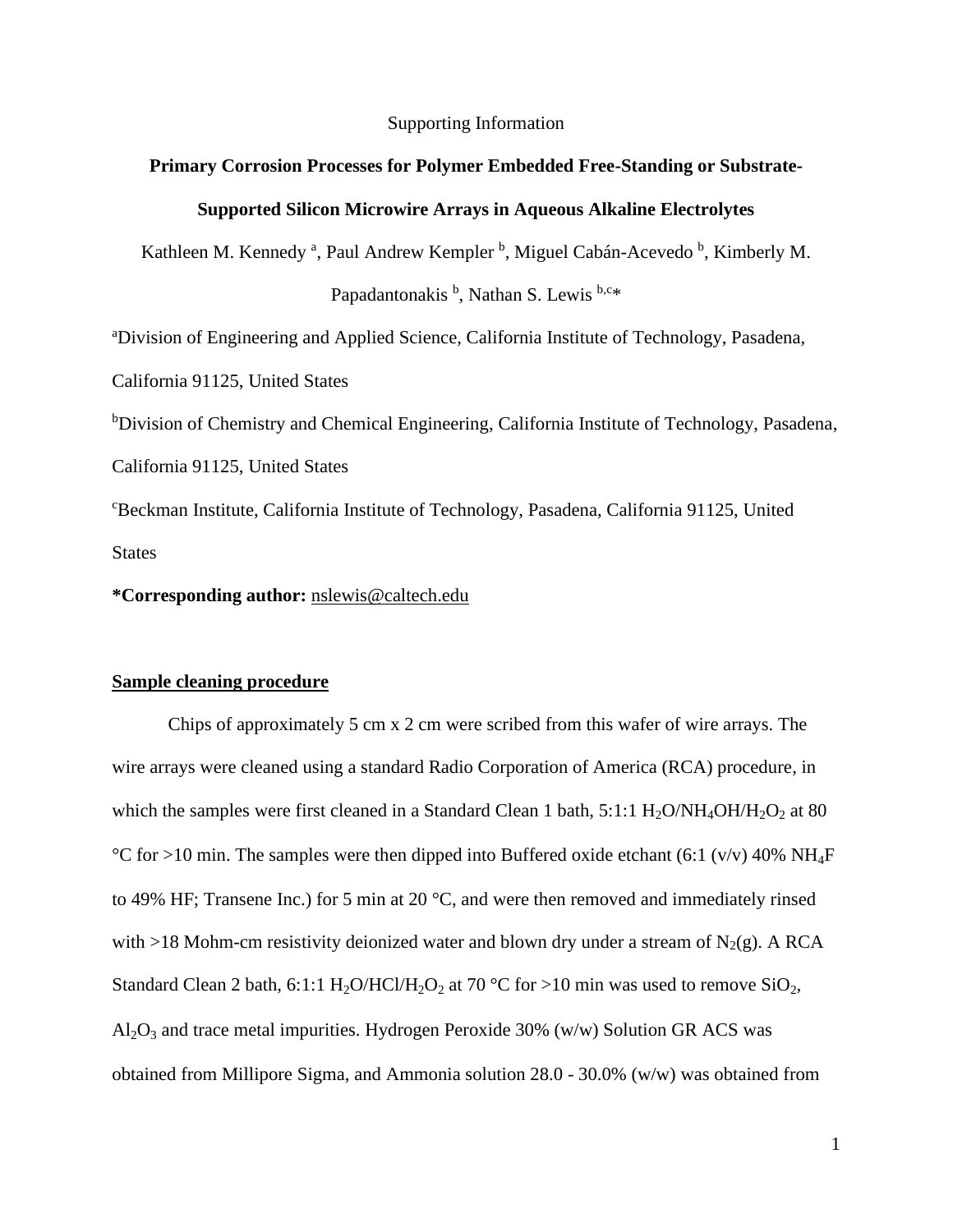J.T. Baker. Hydrochloric Acid GR ACS 36.5-38.0% (w/w) was obtained from Millipore Sigma. All chemicals were used as received.

## **Sample assembly**

The on-substrate samples were placed in a Falcon polystyrene petri dish, and Loctite EA9460 epoxy was used to seal all exposed edges and secure the sample to the bottom of the petri dish. The bottom of another four Falcon polystyrene petri dishes was covered with a 10:10:1 mixture by weight of polydimethylsiloxane (PDMS) from Sylguard® elastomer silicone base, toluene (Millipore Sigma  $\geq$  99.5%, GR ACS), and Sylguard® 184 silicone elastomer curing agent, and cured on glass slides using a VWR hot plate at 75°C for 24 h. The four freestanding samples were placed in these petri dishes, and again were placed on glass slides on a VWR hot plate at 75 °C for 1 h to bind the PDMS layers.

Fifty milliliters of 1.0 M KOH(aq) (Sigma-Aldrich  $\geq$ 85% KOH basis, pellets) was prepared and poured into each of the 8 petri dishes, such that each sample was well covered by the liquid. All samples were then left in the dark, with pairs of one on-substrate sample and one free-standing sample removed after 24 h, 48 h, 168 h, and 240 h of immersion time.

### **Removal of sample from KOH**

As each sample was removed, the KOH(aq) was poured out and the sample was rinsed thoroughly with 18.3 M $\Omega$ -cm deionized H<sub>2</sub>O. The samples were then blown dry under a stream of  $N_2(g)$  and placed in a Napco 5831 Vacuum Oven for 1 h at room temperature.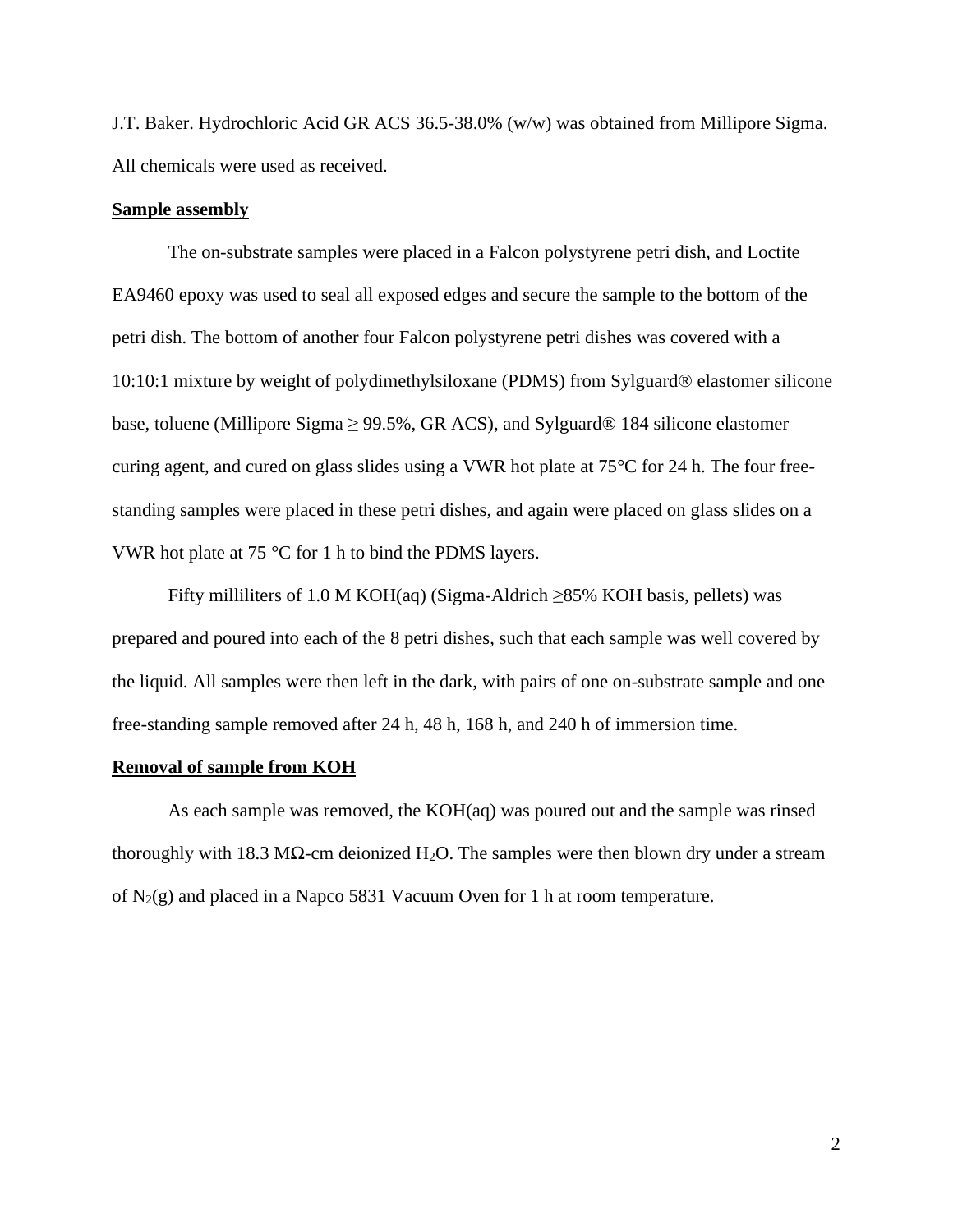# **Statistics for Optically Identified Etched Wires**



Figure S1. Percent of etched wires seen with the optical microscope, with averages given across multiple fields of view in the optical microscope. These data do not take into account incomplete bottom-up etching, which cannot be seen optically. A data point is not given for the free-standing sample after 248 h in 1 M KOH(aq) because no unetched wires were observed.